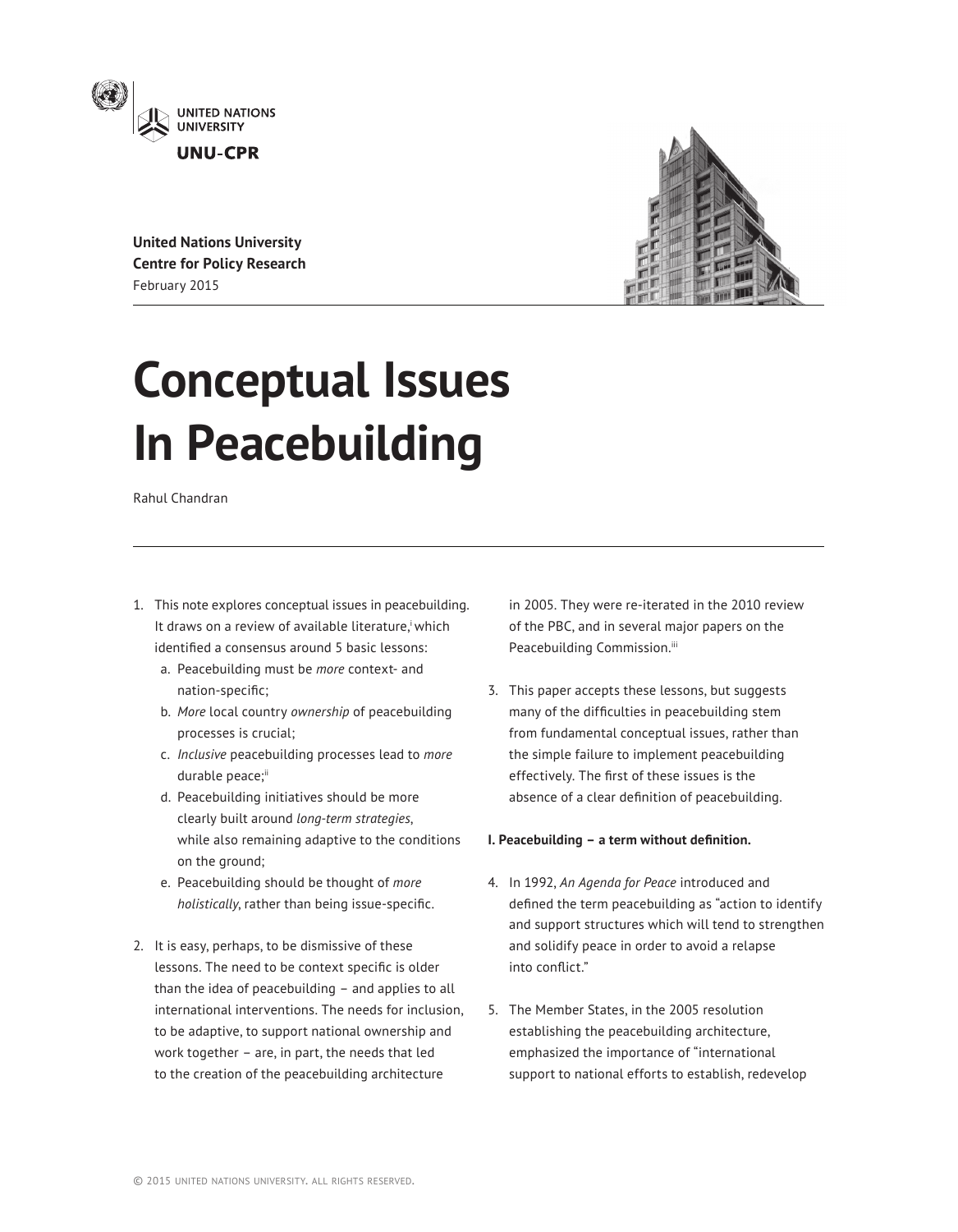or reform institutions for the effective administration of countries emerging from conflict, including capacity-building efforts."iv The Council also tasked the Commission to "focus attention on the reconstruction and institution-building efforts necessary for recovery from conflict and to support the development of integrated strategies in order to lay the foundation for sustainable development." But no clear definition was offered.

- 6. Since then, practice has driven the understanding of peacebuilding at the United Nations, rather than a careful attempt to establish a theory or a framework.v The closest that the Secretariat has come to offering a definition was a May 2007 Policy Committee decision, which observed that: "Peacebuilding involves a range of measures targeted to reduce the risk of lapsing or relapsing into conflict by strengthening national capacities at all levels for conflict management, and to lay the foundations for sustainable peace and development."
- 7. This has meant that peacebuilding is more often defined by activities and by sectors, than by a shared understanding as to what it is – and equally as importantly, what it is not. As a result, a 2008 observation on competing concepts of peacebuilding remains true today:

*The term 'peacebuilding' is used in two quite different ways. Many practitioners and academics use the word peacebuilding as an all-encompassing term, both in scope and time frame – i.e., to refer to the overall set of security, political, humanitarian, and developmental activities that occur from day one after conflict and prior to full-blown peace and sustainable development. However, many international diplomats, especially at the UN, use the term to refer to … 'late recovery', or 'peace consolidation' – i.e., after the security-intensive, peacekeepingfocused phase of recovery. This confusion in usage is evident in the debate surrounding the role of the Peacebuilding Commission – initially* 

*designed to perform a range of early recovery functions but [which] in practice has to date only been asked to take on 'late recovery' contexts.*vi

8. The consequences of the dissensus over peacebuilding extend beyond a discussion of which countries the Peacebuilding Commission can effectively support. As former Executive Representative of the Secretary-General, Michael von der Schulenburg argues, it "has led to fragmented approaches to peacebuilding, with each UN department and agency wanting to preserve its own conceptual and operational independence."vii This is the opposite of the 2005 UNSC resolutions' vision of the Peacebuilding Architecture as a means for improving coordination and bringing together relevant actors.

#### **II: Three basic questions: who, when and what?**

- 9. This lack of clarity can best be captured in the absence of answers to the three basic questions:
	- a. **Who**: Is international support to peacebuilding the exclusive provenance of development actors? Or is there also a role for peacekeepers? Humanitarians? Who, in the United Nations, is responsible for 'peacebuilding'? How does that change depending on the configuration of the UN presence in the country (e.g. in a 'mission setting' versus a 'non-mission setting')?
	- b. **When**: Does the task of peacebuilding begin at the point of cessation of a conflict? Are there elements of peacebuilding that can begin prior to a political settlement? Does peacebuilding encompass peacemaking and prevention, or does it stand alone? And is it only about "peacebuilding in the aftermath of violent conflict" (as the topic is formulated on the Agenda of the Security Council), or is "building peace" also part of how conflict is prevented in the first place?
	- c. **What**: The Secretary-General's 2009 report, *Peacebuilding in the immediate aftermath of Conflict*, defined five key areas of focus for the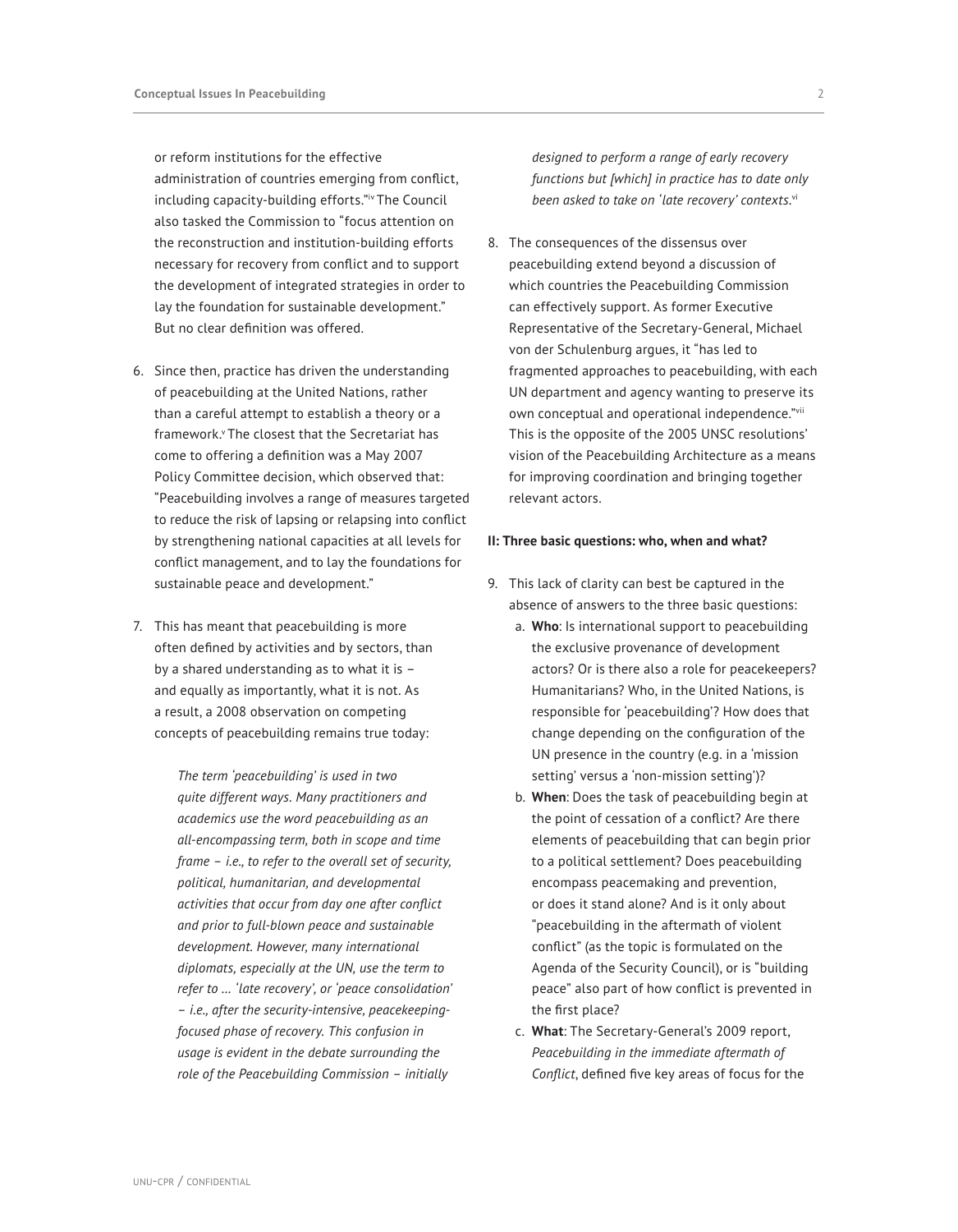international community: establishing security, building confidence in a political process, delivering initial peace dividends and expanding core national capacity. Is this the right list for countries that have moved beyond the immediate aftermath of conflict?

10. Establishing the timeframe for peacebuilding is an essential first step. As the 2011 World Development Report has argued the process of building stable institutions takes, at minimum, decades. The experience of the United Nations in peacekeeping echoes this – *Figure 1*, below, demonstrates the steady and continuing increase in the average age of UN peace operations. The relapse into conflict that has led to the re-establishment of operations in Haiti, Timor-Leste and Somalia highlight the real difficulty – and considerable expense – of having too short a timeframe.

Fig 1: Average Age of UN Peace Operations: 1991-2014 (For missions mandated after 1990)



- 11. A decision on a timeframe or at the very least, a defined period where the Architecture seeks to support peacebuilding – will help resolve the question of who is involved in peacebuilding. It will also need to be accompanied by clarity on who provides accountability for performance against tasks – and in particular, the relationship of the Peacebuilding Commission to the Security Council.
- 12. The questions of *who*, *when*, and *what* are, of course, linked to issues of how. What levels of inclusion should the United Nations advocate for? How does that change over time? How should the UN manage

the tensions between its norms, and countries' sovereignty – and how should this balance change when, for example, a country is no longer on the Council Agenda? Might there be a role for 'softer', longer-term accompaniment by the PBC, for example, from precisely that moment when the Council's 'harder' attention is no longer indicated?

- 13. The question of national ownership is also at the heart of *who* and *how*. The term national ownership is frequently used, but rarely with any definition of who constitutes the national and what is being owned. Is it ownership of the formal state over political processes? Who actually owns reform of the security sector – the government or the people, or both? As the then Permanent Representative of Jordan noted, in March 2014 in the Security Council, "Nor does it make any sense that "national ownership" is highlighted repeatedly, when the very emphasis on the need for "inclusivity" makes it clear that in most, if not all post-conflict societies - as opposed to normal developing countries - there is no cohesive nation, that can go about owning anything. Own what? Own by whom?" How can mantras about national ownership be made operational in the face of conflict?
- 14. One other lesson, that has begun to emerge from the experiences of Afghanistan, Iraq, Libya, and Côte d'Ivoire, is that threats to peace often arise at the sub-national level, rather than the national. Understanding of sub-national conflicts, how they threaten peace, and the limits and scope of the international role also remain very weak.<sup>viii</sup>

### **III: A need for guidance**

15. All of the above stresses the need for explicit guidance that establishes the basic tenets around *who*, *what*, *when* – and in doing so, establishes the *how*. Definitions and choices need to be linked to clear strategic goals for peacebuilding. This is not to argue for a prescriptive framework. Context must always come first.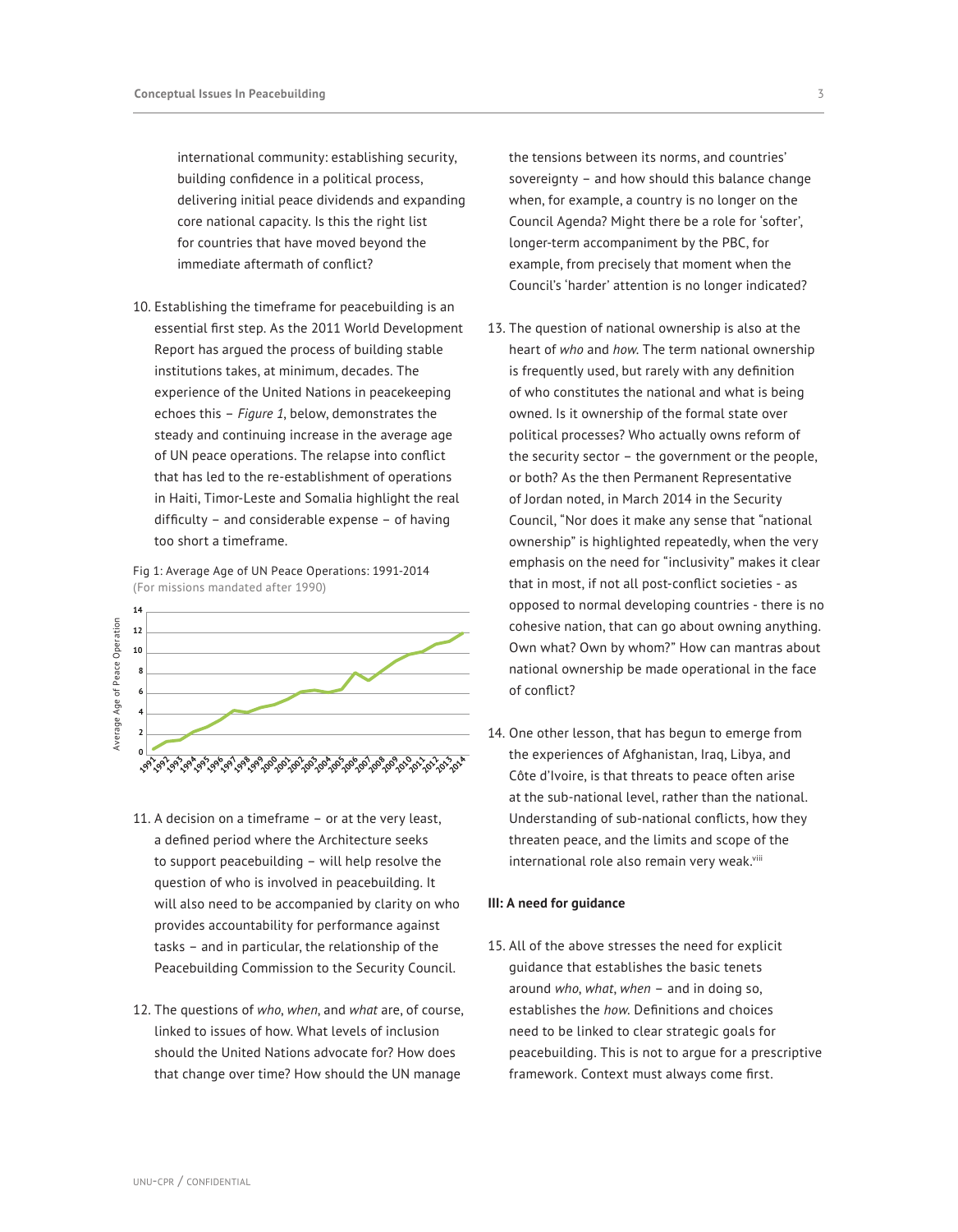- 16. Careful attention to both the conclusions of the 2011 World Development Report and to major critiques may be helpful.<sup>ix</sup> Taken together, these suggest that the key question for international actors is to identify investments that can help reduce the risk of reversion to conflict – or perhaps merely the extent of conflict
	- while national institutions emerge.
- 17. Better models for supporting institutionbuilding are also needed. One, the "Problem-Driven Iterative Adaptation" model, proposed by the Center for Global Development, is particularly useful (despite its unwieldy name). It argues for reform activities that, simply put,
	- a. aim to solve problems that are locally recognized and recognizable, by
	- b. empowering local actors to experiment in pursuit of results, and building
	- c. active learning that incorporates feedback from experience into new solutions, by
	- d. engaging broadly to ensure that reforms are viable, legitimate and relevant — that is, politically supportable and practically implementable.x
- 18. In addition to the above, three additional principles could inform further work on peacebuilding doctrine:
	- a. *Humility*: A need to recognize the limits, and limited role, of peacebuilding and international action after conflict. This goes hand-in hand with:
	- b. *Comparative advantage*: The 2011 report, *Civilian*  Capacity in the Aftermath of Conflict,<sup>xi</sup> urged adoption of a strict principle of comparative advantage, to prioritise local capacities over international intervention, and to demand clear, sector-specific statements of comparative advantage for the United Nations. Along with an understanding of what needs to be done for peacebuilding, the Peacebuilding Architecture, and any other actors involved, should be able to clearly articulate what relevant expertise they bring to the table. Together, these principles will help to ensure more context-specific peacebuilding, and more local ownership of

peacebuilding processes.

- c. *Non-linearity*: There is no single pathway to a stable peace, or a high-performing institution. The nature of peacebuilding involves investments with uncertain outcomes, and nonlinear progression towards a goal. This must be incorporated into any guidance to enable initiatives to both design for the long-term and adapt to changing conditions.
- 19. But in the absence of a basic model, or a theory, it is hard to understand how the Peacebuilding Architecture and the United Nations can provide effective support to countries emerging from conflict. Indeed, the Peacebuilding Fund, which is widely perceived as the most successful element of the Peacebuilding Architecture, has the most-clear Terms of Reference, that usefully define and limit its role.
- 20. A clear understanding of comparative advantage needs to be coupled with an operational definition **or** framework for peacebuilding. Together, they allow each element of the PBA to understand both its role and how each can link to the other actors – within the United Nations and without – who are engaged in peacebuilding.
- 21. There is no easy answer. The framework must be broad enough in terms of time and topic so that each element of the PBA can clearly articulate the value of its engagement in each different context. There may be a few general principles that can be derived – such as the ability of the PBC to play a serious role in dual accountability, or to support Council mandates by ensuring that development assistance is aligned to Council goals. A clear statement of value may also be the only way to rescue the PBC from the institutional doldrums in which it resides, or to ensure that the PBF is more than simply a useful source of top-up cash.
- 22. Finally, it must be recognized that the United Nations is but one actor in peacebuilding. If Member States are truly committed to supporting countries